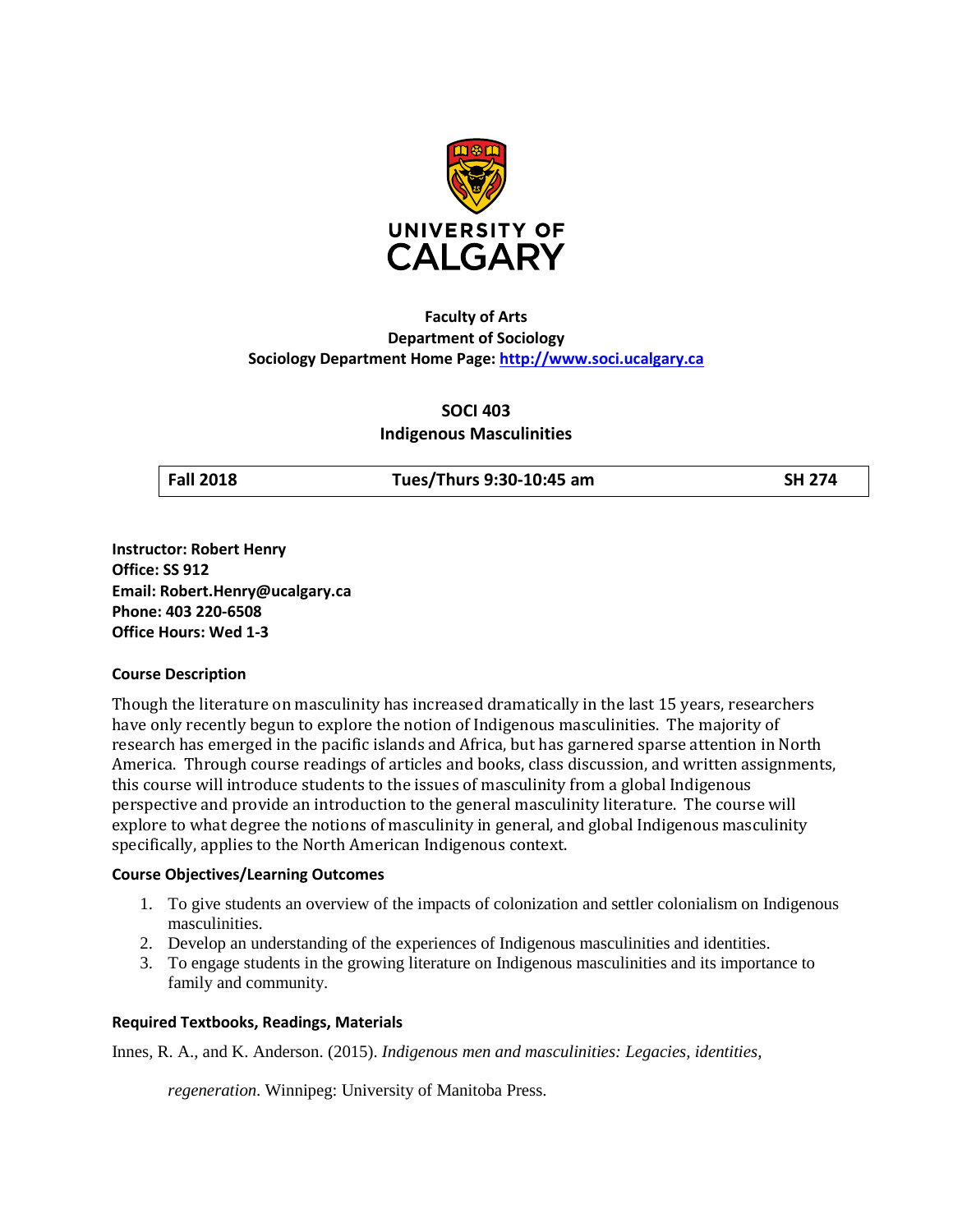All other course readings can be found on the course webpage. Course readings will also be placed on reserve at the library.

### **Methods of Evaluation**

### **NOTE: Receiving credit in all components of this course is mandatory to obtain a passing grade.**

### **1. Essay 30%**

Students will write an 8-10 page essay on a topic of their choosing that has arisen through course readings and discussions. Paper topics will be approved by the instructor to ensure the topic is relevant to the course materials. More information about the paper will be discussed over the term, with the grading rubric attached to the course web page. Papers will be due on the final day of class. **Dec. 7, 2017**

## **2. Discussion Paper 15%**

Students will submit a short discussion paper of between 2-3 pages in length and double-spaced. The discussion paper will explore the significance of the readings from the week. This is not meant to be a summary, but rather a reflection of the readings. You do not have to incorporate every reading into your discussion, but more is better. You want to demonstrate that you have read the assigned readings and have some thoughts about them. You should focus in on a particular theme or topic – you won't be able to cover everything in a short paper. You will need a thesis statement and a short introduction. You can also incorporate some discussions about the readings that arose in class. **Ongoing.**

## **3. Photovoice Project 20%**

Students will engage in a photovoice project focusing on the representation of Indigenous masculinities. Choosing a topic assigned by the instructor associated to weekly topics and course readings, students will take metaphorical photographs that represent their assigned topic. Students will present their photographs to the class with a description of the meaning and importance of the photograph. The project will run all semester with presentations happening at the beginning of class. The presentations will be approximately 10 minutes in length and dates will be assigned according to the dates associated to the readings.

### **Final Exam Information**

## **1. Closed Book Examination 35%**

There will be 1 final examination. The examination will cover lectures, guest lectures, videos, and reading materials scheduled up to the exam. This means that students will also be responsible for reading/topics not covered in class.

The examination will be a combination of any or all of the following: multiple choice, definition, short answer, and essay questions. This manner of testing allows the student to demonstrate varying methods of academic skill. I do not expect students to rely solely on rote memory. I expect application, analysis, synthesis, and integration of course materials into your reasoned and concise answers.

The short answer and essay questions require a reasonable standard of writing. Poor spelling, disjointed or incomplete sentences, poor grammar and punctuation, inadequate sentence and paragraph structure only detract from the ideas you are trying to express and will negatively impact your mark.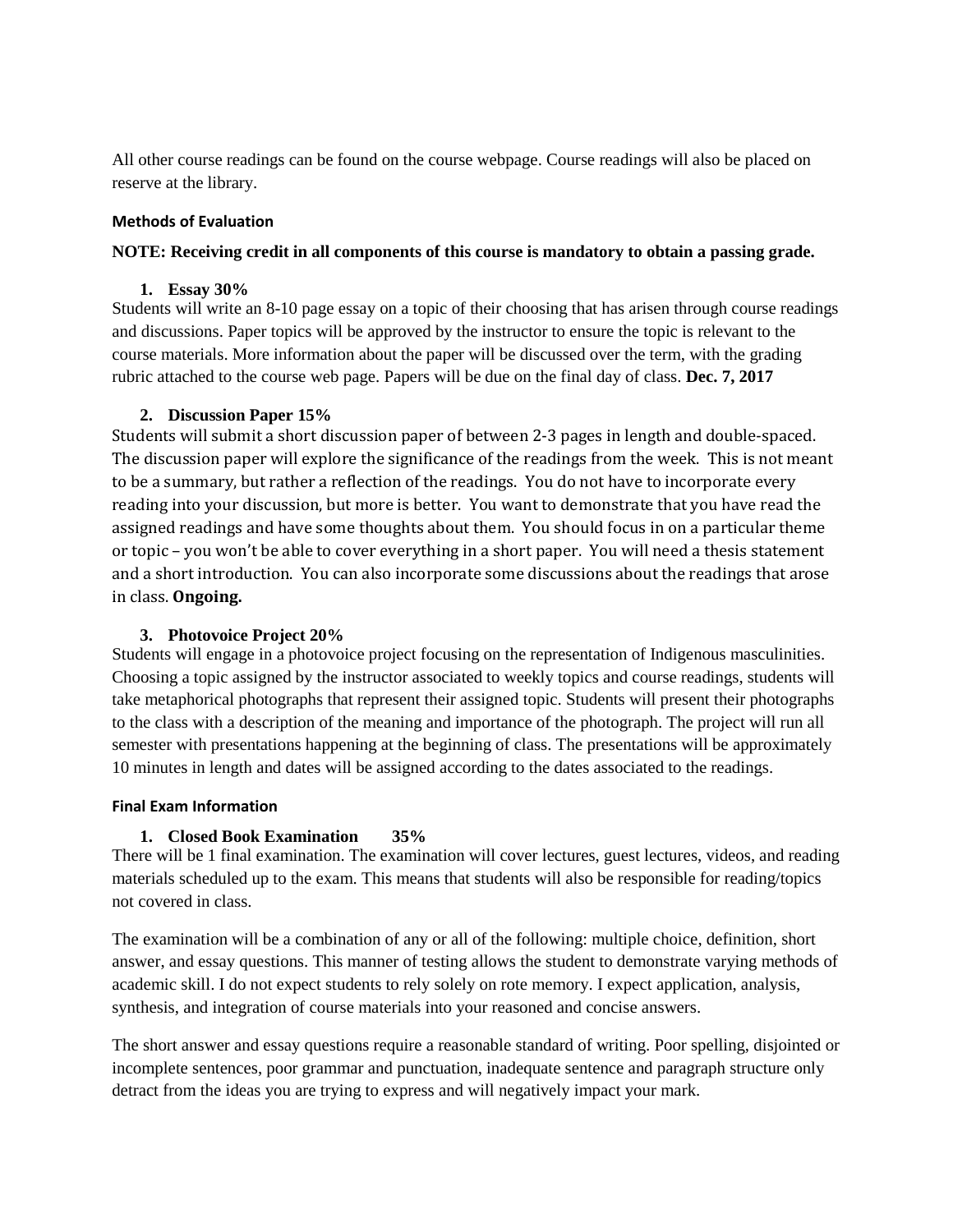#### **Grading Scale**

Letter grades will be assigned and submitted to the registrar based on the following scale:

| Grade     | Percent range  | <b>Grade Point Value</b> | <b>Description</b>                       |
|-----------|----------------|--------------------------|------------------------------------------|
| A+        | $96 - 100%$    | 4.0                      | Outstanding performance                  |
| A         | $90 - 95.99\%$ | 4.0                      | <b>Excellent-superior performance</b>    |
| А-        | $85 - 89.99\%$ | 3.7                      |                                          |
| $B+$      | $80 - 84.99\%$ | 3.3                      |                                          |
| B         | $75 - 79.99\%$ | 3.0                      | Good - clearly above average performance |
| <b>B-</b> | $70 - 74.99\%$ | 2.7                      |                                          |
| $C+$      | $67 - 69.99\%$ | 2.3                      |                                          |
| C         | $63 - 66.99%$  | 2.0                      | Satisfactory - basic understanding       |
| $C -$     | $59 - 62.99%$  | 1.7                      |                                          |
| D+        | $55 - 58.99%$  | 1.3                      |                                          |
| D         | $50 - 54.99%$  | 1.0                      | Minimal pass - marginal performance      |
| F         | <50%           | 0                        | unsatisfactory performance               |

The grades for a course component may be scaled to maintain equity among sections and to conform to departmental norms.

#### **Grade Reappraisal**

Within two weeks of the date the exam/assignment is returned, students seeking reappraisal of examinations or assignments must submit a written response to the instructor explaining the basis for reconsideration of one's mark. The instructor will reconsider the grade assigned and will then book a time with the student to discuss his or her work and rationale. It should be noted that a reassessed grade may be raised, lowered, or remain the same.

#### **Emergency Evacuations**

In the case of fire or other emergency evacuation of this classroom, please proceed to the assembly point at **Education Block.** Please check these assembly point locations for all of your classes at: <http://www.ucalgary.ca/emergencyplan/assemblypoints>

#### **Handing in Papers, Assignments**

- 1. The main Sociology Department office does not deal with any course-related matters. Please speak directly to your instructor.
- 2. **Protection of Privacy:** The Freedom of Information and Protection of Privacy (FOIPP) legislation does not allow students to retrieve any course material from public places. Anything that requires handing back will be returned directly during class or office hours. If students are unable to pick up their assignments from the instructor, they provide the instructor with a stamped, self-addressed envelope to be used for the return of the assignment.
- 3. Final grades are not posted by the Sociology Department. They are only available online.

#### **Ethics Research**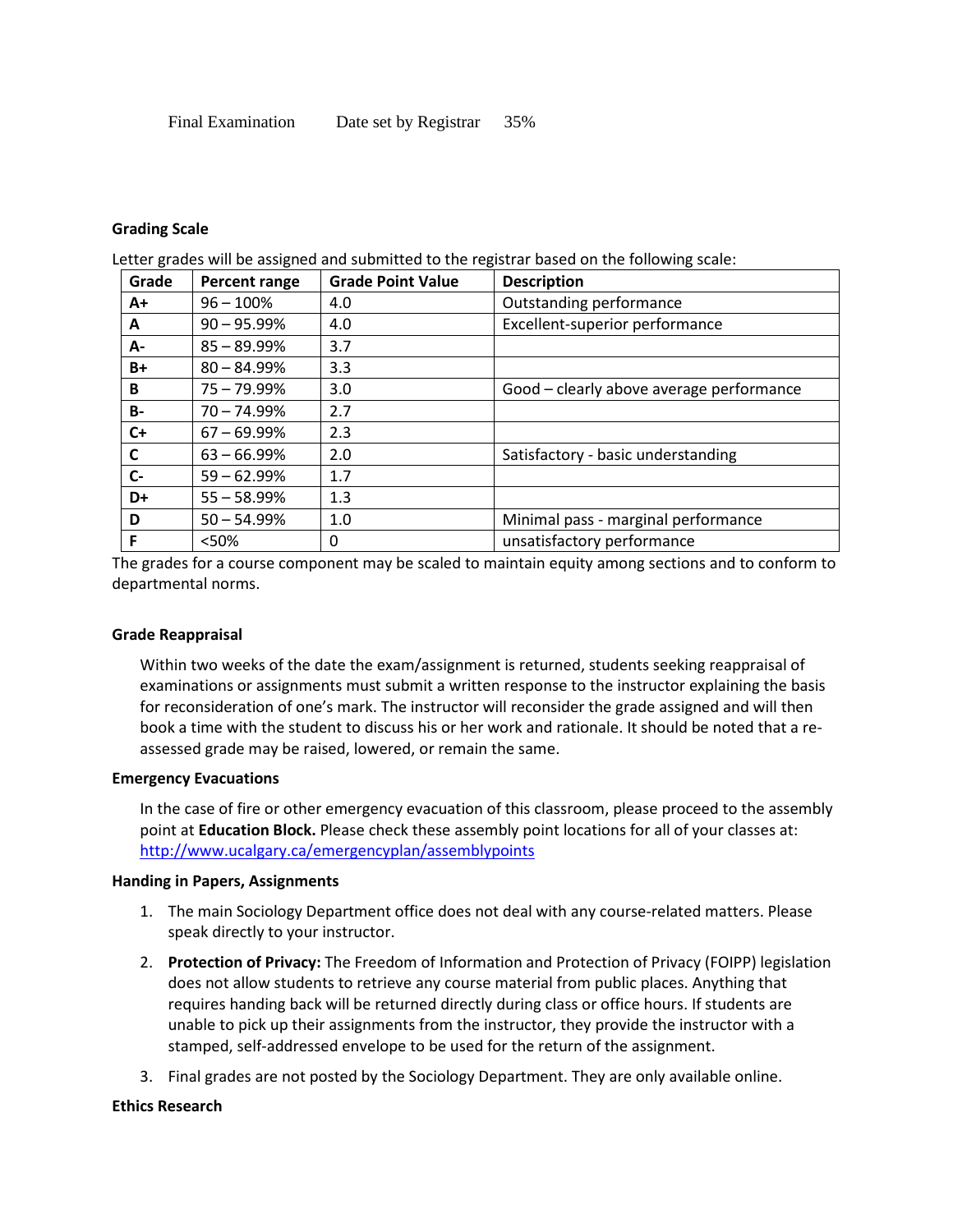Students are advised that any research with human subjects – including any interviewing (even with friends and family), opinion polling, or unobtrusive observation – must have the approval of the Faculty Ethics Committee. In completing course requirements, students must not undertake any human subjects research without discussing their plans with the instructor, to determine if ethics approval is required.

#### **Academic Misconduct**

Please refer to the website listed below for information on University of Calgary policies on Plagiarism/Cheating/Other Academic Misconduct: <http://www.ucalgary.ca/pubs/calendar/current/k-5.html>

#### **Deferrals**

When possible, please provide advance notice if you are unable to write an exam or complete/turnin assignments on time. All requests for deferral of a course component due to health reasons must be accompanied by written documentation as outlined in the University Calendar and should be obtained while the student has the health issue rather than after recovery. Deferrals will be allowed in the following circumstances: illness, domestic affliction or religious conviction. Travel arrangements, misreading the syllabus, and scheduling conflicts with other classes or employment are not valid reasons for requesting a deferral. Deferrals will not be granted if it is determined that just cause is not shown by the student.

If you have missed a test for a legitimate reason, the instructor can require you to write a "make up" test as close in time to the original test as possible or can choose to transfer the percentage weight to another course component. If the instructor schedules a "make up" test for you, its date and location will be at the convenience of the Department of Sociology.

**Deferred Final Exam Form:** Please note that requests to defer a Registrar scheduled final exam are dealt with through the Registrar's Office. Further information about deadlines, and where paperwork should be taken, is available on the form, which can be found at: <https://www.ucalgary.ca/registrar/student-forms>

**Deferred Term Work Form:** Deferral of term work past the end of a term also requires a form to be filled out. It's available at

[https://www.ucalgary.ca/registrar/files/registrar/deferred\\_termwork15\\_0.pdf](https://www.ucalgary.ca/registrar/files/registrar/deferred_termwork15_0.pdf) 

Once an extension date has been agreed between instructor and student, the form should be taken to the Faculty of Arts Program Information Centre (SS 110) for approval by an Associate Dean (Students).

### **Student Representation**

The 2018-19 Students' Union VP Academic is Jessica Revington [\(suvpaca@ucalgary.ca\)](mailto:suvpaca@ucalgary.ca).

For more information, and to contact other elected officials with the Student's Union, please visit this link:<https://www.su.ucalgary.ca/about/who-we-are/elected-officials/>

You may also wish to contact the Student Ombudsperson for help with a variety of Universityrelated matters:<http://www.ucalgary.ca/ombuds/contact>

### **Safewalk**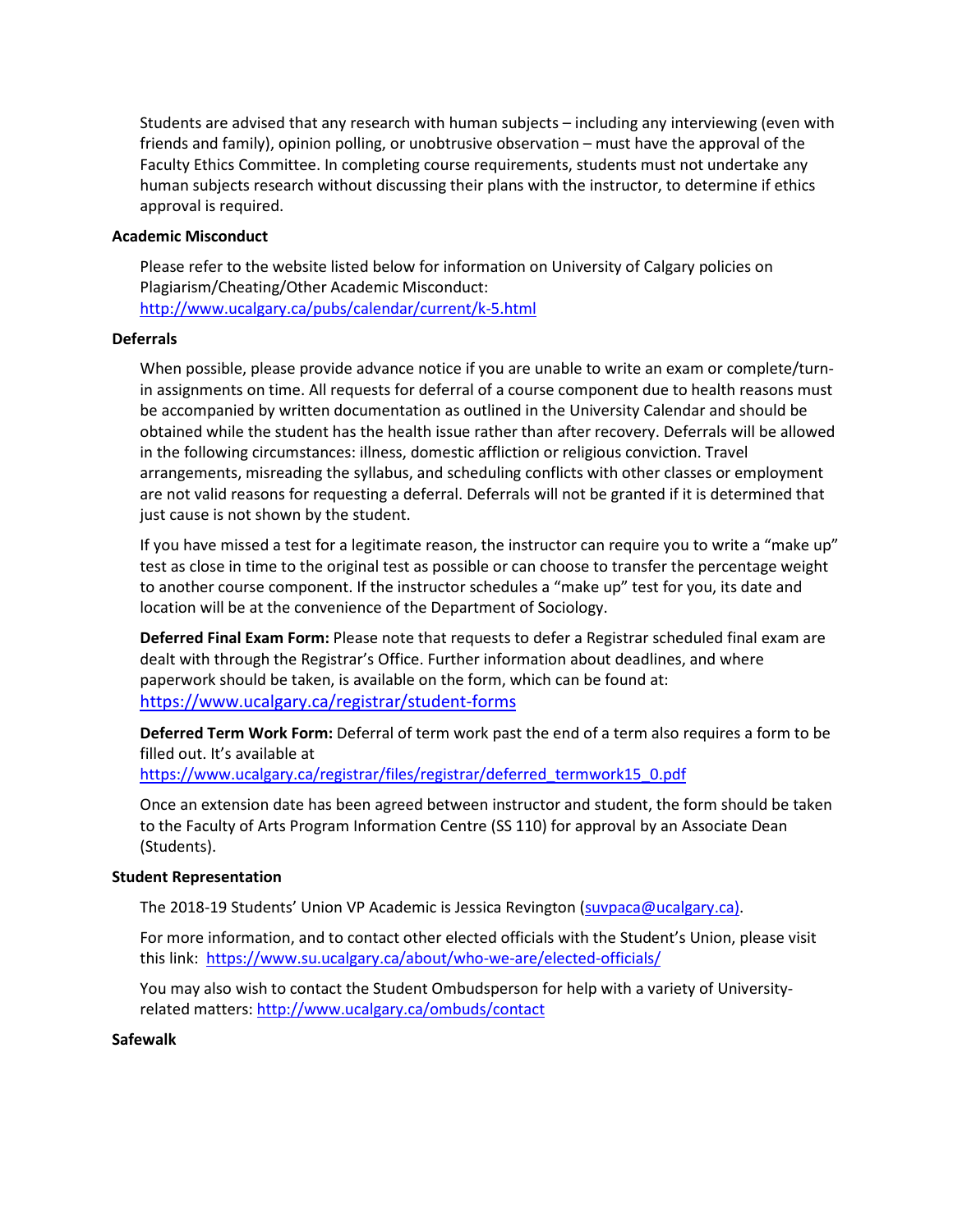The University of Calgary provides a "safe walk" service to any location on Campus, including the LRT, parking lots, bus zones, and campus housing. For Campus Security/Safewalk call 220-5333. Campus Security can also be contacted from any of the "Help" phones located around Campus.

#### **Academic Accommodation**

The student accommodation policy can be found at: [ucalgary.ca/access/accommodations/policy.](http://www.ucalgary.ca/access/accommodations/policy)

Students needing an Accommodation because of a Disability or medical condition should communicate this need to Student Accessibility Services in accordance with the Procedure for Accommodations for Students with Disabilities [ucalgary.ca/policies/files/policies/student](http://www.ucalgary.ca/policies/files/policies/student-accommodation-policy.pdf)[accommodation-policy.](http://www.ucalgary.ca/policies/files/policies/student-accommodation-policy.pdf)

Students needing an Accommodation based on a Protected Ground other than Disability, should communicate this need, preferably in writing, to the course instructor.

#### **Student Resources**

**[SU Wellness Centre](http://www.ucalgary.ca/wellnesscentre/) [Campus Mental Health Strategy](https://www.ucalgary.ca/mentalhealth/)**

#### **Class Schedule**

#### **September 6**

*Introductions and syllabus review*

#### **September 11**

#### *Indigenous Masculinities – Complexities and Issues*

Introduction: "Who is Walking for Our Brothers?" in *Indigenous Men and Masculinities: Legacies, Identities, Regeneration*, edited by Kim Anderson and Robert Alexander Innes (Winnipeg: University of Manitoba)

Robert Alexander Innes "What is Indigenous Masculinities Studies?" [K.I.N. Knowledge in](https://indigenousknowledgenetwork.net/)  [Indigenous Networks](https://indigenousknowledgenetwork.net/) website. Access: <https://indigenousknowledgenetwork.net/2016/06/14/what-is-indigenous-masculinities-studies/>

#### **September 13**

*Histories and Legacies of Colonialism and Settler Colonialism* 

#### **September 18**

*Patriarchy and Heteronormativity – Constructing Western Notions of Masculinity* 

Allan Johnson. "Why Patriarchy?" in *The Gender Knot: Unraveling our Patriarchal Legacy*. 3rd Edition. Philadelphia: Temple University Press (2014): 48-76. (Online Library)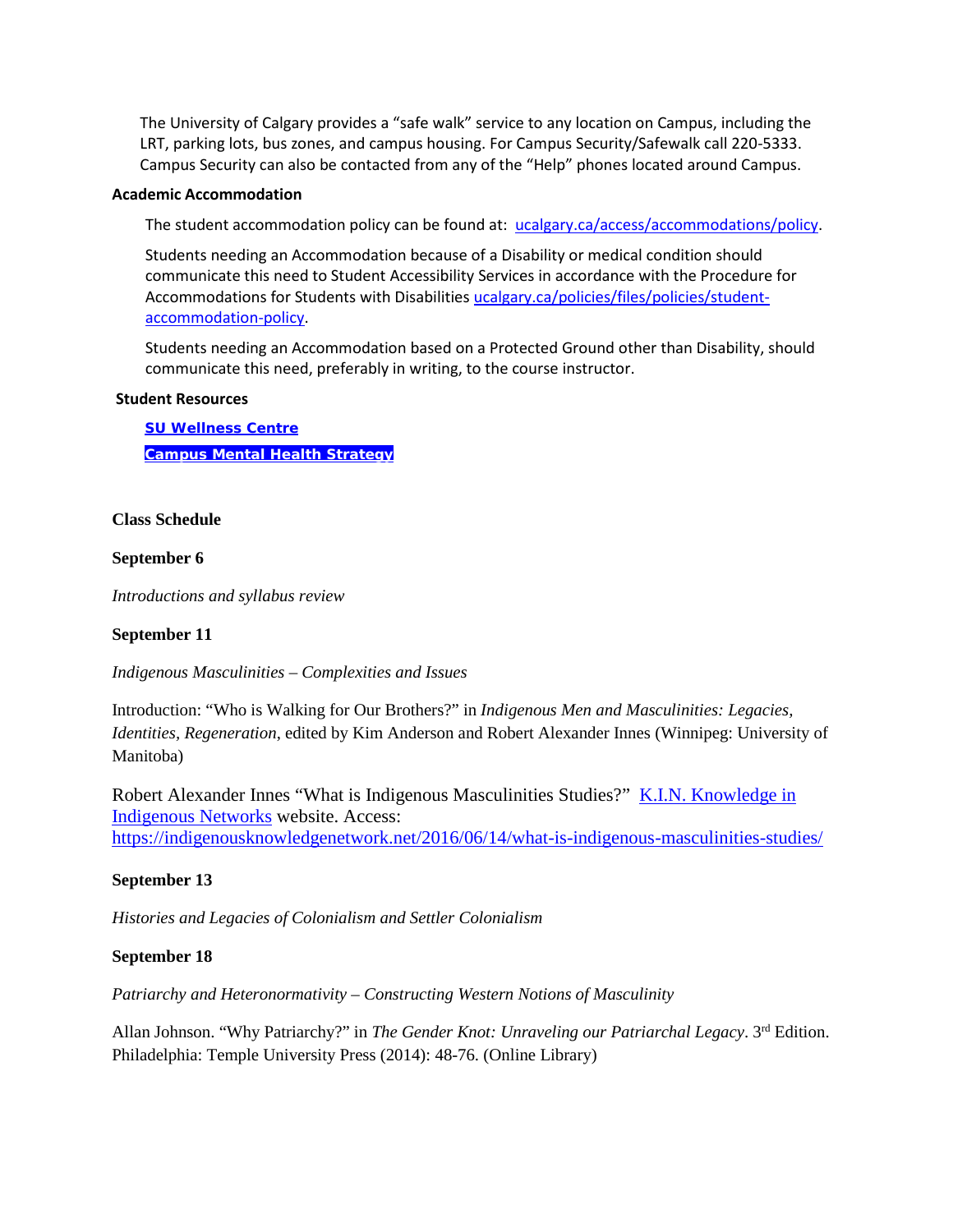Todd Reeser. "Theorizing the Male Body." In *Masculinities in theory: an introduction*. Malden: Wiley-Blackwell (2010): 91-118. (Online Library)

*Video – Tough Guise 2*

## **September 20**

*Video – Tough Guise 2*

## **September 25**

## *Hegemonic Masculinity*

Raewyn Connell and James Messerschmidt "Hegemonic Masculinity: Rethinking the Concept" *Gender & Society* 19, Vol. 6 (2005): 829-859

## **September 27**

Scott L. Morgensen, "Cutting to the Roots of Colonial Masculinity" in *Indigenous Men and Masculinities: Legacies, Identities, Regeneration*, edited by Kim Anderson and Robert Alexander Innes (Winnipeg: University of Manitoba)

## **October 2**

Leah Snider, "Complementary Relationships: A Review of Indigenous Gender Studies," in *Indigenous Men and Masculinities: Legacies, Identities, Regeneration*, edited by Kim Anderson and Robert Alexander Innes (Winnipeg: University of Manitoba)

## **October 4**

Brendan Hokowhitu "Taxonomies of Indigeneity: Indigenous Heterosexual Patriarchal Masculinity," in *Indigenous Men and Masculinities: Legacies, Identities, Regeneration*, edited by Kim Anderson and Robert Alexander Innes (Winnipeg: University of Manitoba)

## **October 9**

## *Queer Indigenous Masculinities*

Chris Fineley, "Decolonizing the Queer Native Body (and Recovering the Native Bull-Dyke): Bringing 'Sexy Back' and out of Native Studies Closet," in *Queer Indigenous Studies: Critical Interventions in Theory, Politics, and Literature*, edited by Qwo-Li Diskill et al (Tucson: University of Arizona Press, 2011)

## **October 11**

## *Female Masculinity*

Lisa Tatonetti, "'Tales of Burning Love:' Female Indigenous Masculinity in Contemporary Native Literature," in *Indigenous Men and Masculinities: Legacies, Identities, Regeneration*, edited by Kim Anderson and Robert Alexander Innes (Winnipeg: University of Manitoba)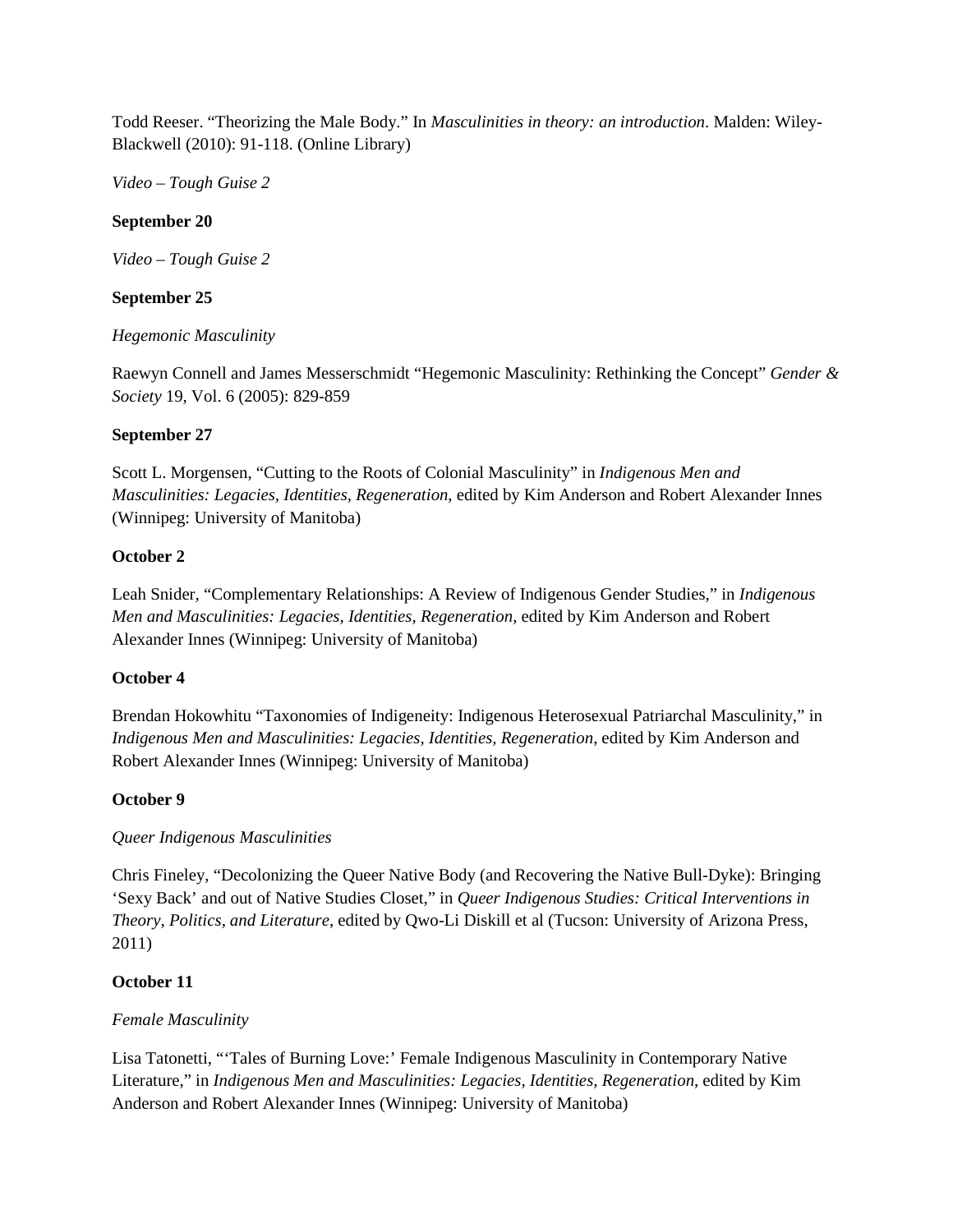### **October 15-19 Work Week – further details in class**

### **October 23**

*Indigenous Masculinities and Sports*

Phillip Borell, "Patriotic Games: Boundaries and Masculinity in New Zealand Sport," in *Indigenous Men and Masculinities: Legacies, Identities, Regeneration*, edited by Kim Anderson and Robert Alexander Innes (Winnipeg: University of Manitoba)

Aileen Moreton-Robinson, "Bodies That Matter: Performing White Possession on the Beach" *American Indian Culture and Research Journal* 35, no. 4 (2011): 57-72

## **October 25**

Michael A. Robidoux "Historical Interpretations of First Nations Masculinity and its Influence on Canada's Sport Heritage" *The International Journal of the History of Sport* 23, no. 2 (2006): 267 284.

## **October 30**

## *Necropolitics*

Sherene Razack, "'It Happened More Than Once': Freezing Deaths in Saskatchewan" *Canadian Journal of Women and the Law* 36, no. 1 (2014): 51-80 **Next switch this article with October 31 for better cohesiveness**

## **November 1**

Brendan Hokowhitu, "Producing Elite Indigenous Masculinities." *Settler Colonial Studies*, 2 no. 2 (2012): 23-48

### **November 6**

## *Toxic Environments and Toxic Masculinities*

Adam Jones, "Aboriginal men are murdered and missing far more than aboriginal women. A proper inquiry would explore both," *National Post* April 27, 2015 access: [http://news.nationalpost.com/full](http://news.nationalpost.com/full-comment/adam-jones-aboriginal-men-are-murdered-and-missing-far-more-than-aboriginal-women-a-proper-inquiry-would-explore-both)[comment/adam-jones-aboriginal-men-are-murdered-and-missing-far-more-than-aboriginal-women-a](http://news.nationalpost.com/full-comment/adam-jones-aboriginal-men-are-murdered-and-missing-far-more-than-aboriginal-women-a-proper-inquiry-would-explore-both)[proper-inquiry-would-explore-both](http://news.nationalpost.com/full-comment/adam-jones-aboriginal-men-are-murdered-and-missing-far-more-than-aboriginal-women-a-proper-inquiry-would-explore-both) 

Robert Innes, "Moose on the Loose: Indigenous Men, Violence, and the Colonial Excuse (with errata" *aboriginal policy studies* 4, no. 1 (2015): 46-56.

### **November 8**

*Toxic Masculinities Cnt'd*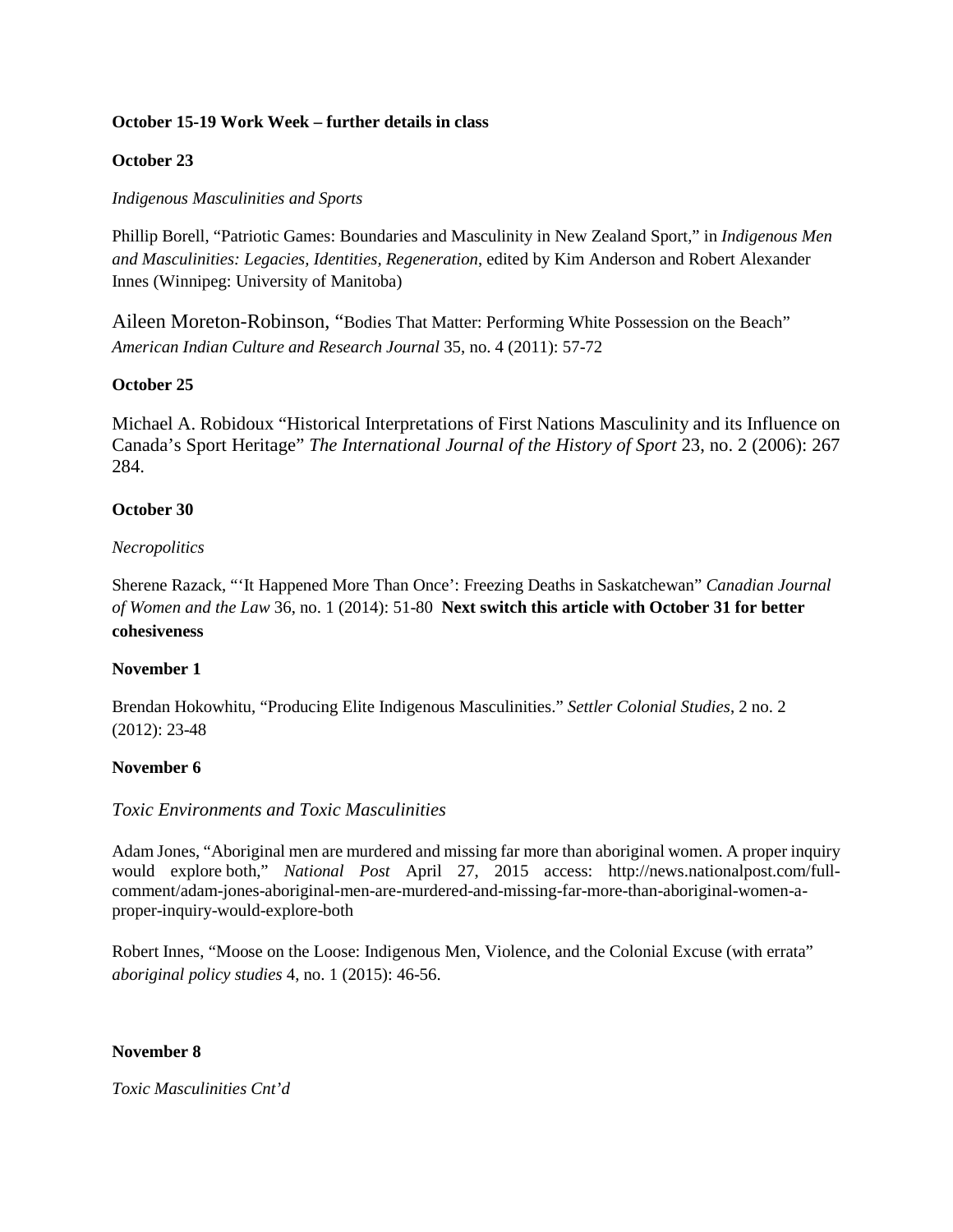Nicole Russell, "The Toxic Masculinity Trend Blames Boys for Being Born Male," *The Federalist* (April 12, 2017) Access: https://thefederalist.com/2017/04/12/toxic-masculinity-trend-blamesboys-born-male/

Nancy Macdonald, "Canada's prisons are the 'new residential schools': A months-long investigation reveals that at every step, Canada's justice system is set against Indigenous people," *Macleans Magazine* (February 18, 2016): Access: http://www.macleans.ca/news/canada/canadasprisons-are-the-new-residential-schools/

### **November 12-16**

*Term Break*

### **November 20**

### *Prisons and Identity*

Emma Ogilvie and Allan Van Zyl "Young Indigenous Males, Custody and the Rites of Passage" *Australian Institute of Criminology: Trends & Issues in Crime and Criminal Justice* 204 (2001): 1-6

Robert Nichols. "The Colonialism of Incarceration," *Radical Philosophy Review* 17, no. 2 (2014): 435– 455

### **November 22**

Allison Piche, "Imprisonment and Indigenous Masculinities: Contesting Hegemonic Masculinity in a Toxic Environment," in *Indigenous Men and Masculinities: Legacies, Identities, Regeneration*, edited by Kim Anderson and Robert Alexander Innes (Winnipeg: University of Manitoba)

## **November 27**

### *Street Gangs and the Street Lifestyle*

Robert Henry, "Social Spaces of Maleness: The Role of Gangs in Practicing Indigenous Masculinities," in *Indigenous Men and Masculinities: Legacies, Identities, Regeneration*, edited by Kim Anderson and Robert Alexander Innes (Winnipeg: University of Manitoba)

### **November 29**

## *Warrior Culture and Fatherhood*

Sasha Skye, "A Conversation with the Crazy Indians," in *Indigenous Men and Masculinities: Legacies, Identities, Regeneration*, edited by Kim Anderson and Robert Alexander Innes (Winnipeg: University of Manitoba)